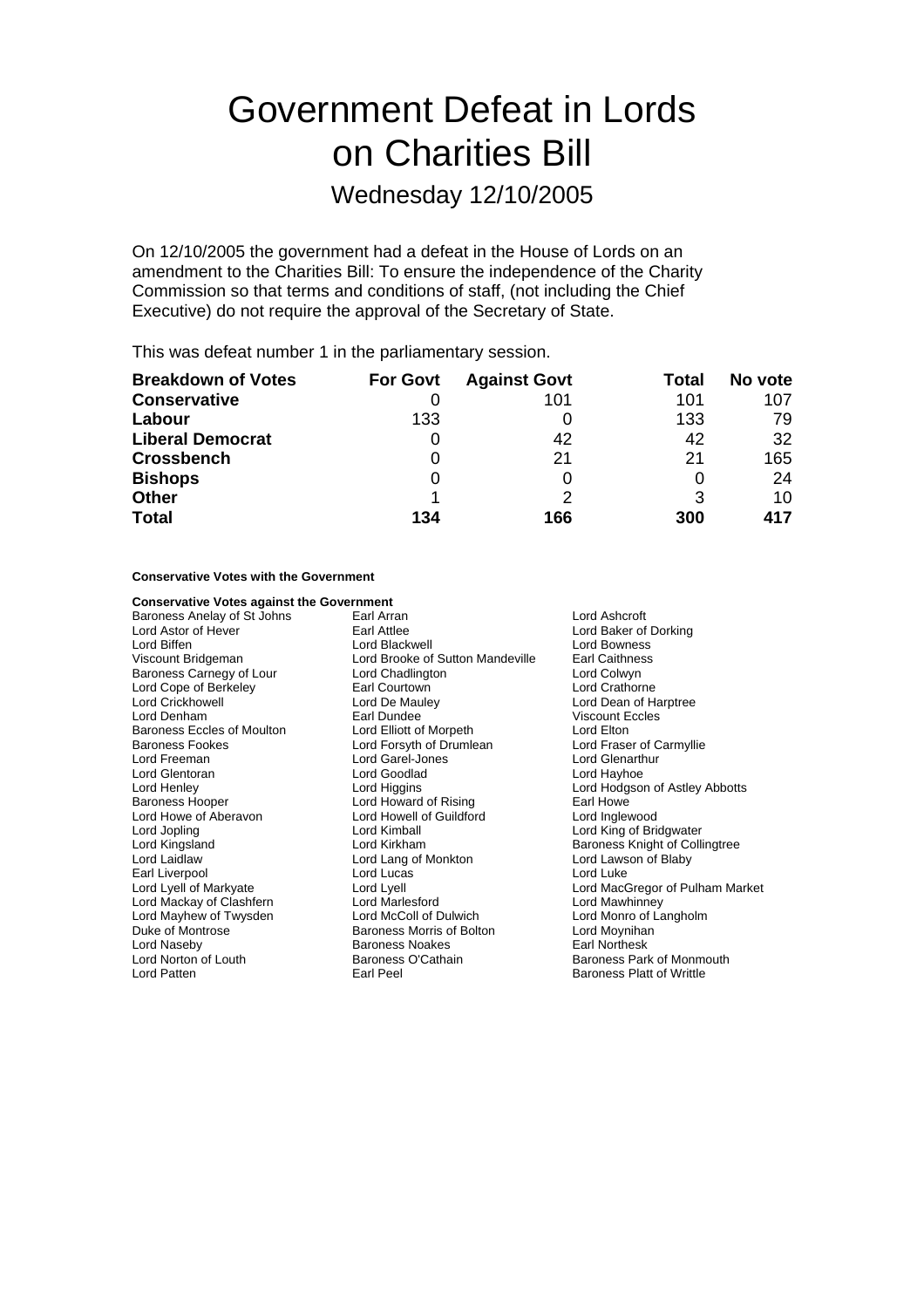Baroness Rawlings Lord Reay Lord Rees Lord Sanderson of Bowden **Baroness Seccombe** Earl Selborne **Earl Selborne**<br>
Lord Selsdon **Baroness Seccombe Earl Selborne** Earl Selmersdale Lord Selsdon **Lord Shaw of Northstead** Cord Skelmers<br>
Lord Strathclyde Lord Strathclyde Lord Sunfen Lord Stewartby **Lord Strathclyde** Lord Strathclyde Lord Swinfen<br>Lord Trefoarne **Lord Strathcline Communist Cord Strathcline** Lord Tugendhat Lord Trefgarne Viscount Trenchard<br>
Viscount Ullswater
Viscount Ullswater
Lord Vinson Viscount Ullswater Lord Vinson Lord Waddington

#### **Labour Votes with the Government**

Lord Anderson of Swansea Baroness Andrews Lord Archer of Lord Archer of Baroness Andrews Lord Berkeley Lord Bach Lord Bassam of Brighton Lord Berkele<br>
Lord Bernstein of Craigweil Lord Bhattacharyya Cord Bilston Lord Bernstein of Craigweil Lord Bhatta<br>Lord Borrie Lord Bragg Lord Borrie **Lord Bragg Lord Brooke of Alverthorpe**<br>
Lord Brookman **Lord Brooks of Tremorfa** Lord Burlison Lord Campbell-Savours Lord Carter of Coles Lord Carter Viscount Chandos **Lord Christopher** Lord Christopher Lord Clark of Windermere<br>Baroness Clark of Calton **Lord Clarke of Hampstead** Lord Corbett of Castle Vale Baroness Corston **Baroness Crawley Baroness Crawley** Lord Cunningham of Felling Baroness Corston Baroness Crawley Lord Cunningham of<br>Baroness David Lord Davies of Oldham Lord Davies of Coity<br>Baroness Dean of Thornton-le-Fylde Lord Desai Lord Drayson Lord Drayson Baroness Dean of Thornton-le-Fylde Lord Desai Lord Drays<br>Lord Dubs Lord Drayson Lord Fatwell Lord Dubs Lord Elder Lord Evans of Temple Guiting Lord Evans of Parkside Lord Ealconer of Thoroton<br>
Baroness Farrington of Ribbleton Lord Filkin Cord Example Lord Foster of Bishop Auckland Baroness Farrington of Ribbleton Lord Filkin Lord Fusting Lord Foster of Lord Foster of Baroness Gale Cord Cortexts Lord Gavron Lord Foulkes of Cumnock **Baroness Gale** Lord Gavron<br>Baroness Gibson of Market Rasen Lord Giddens **Lord Gilbert** Baroness Gibson of Market Rasen Baroness Golding The Lord Gordon of Strathblane Baroness Goudie<br>Lord Gould of Brookwood Baroness Gould of Potternewton Lord Graham of Edmonton Lord Gould of Brookwood Baroness Gould of Potternewton Lord Graham Lord Graham Cord Graham Lord Graham Cord Graham Cord Graham Cord Graham Cord Graham Cord Graham Cord Graham Cord Graham Cord Graham Cord Graham Cord Graham Lord Harris of Haringey Lord Harrison Lord Haworth **Baroness Hayman**<br>
Lord Hogg of Cumbernauld **Baroness Hollis of Heigham** Baroness Hollis of Heigham Lord Howarth of Newport Lord Hogg of Cumbernauld Baroness Hollis of Heigham Lord Howarth of Newport<br>Lord Hoyle Lord Hughes of Woodside Lord Hunt of Kings Heath Lord Hunt of Chesterton Lord Jones Lord Jordan Lord Judd<br>
Lord Kinnock Lord Kinnock Lord Lord Lord Lord Crondall<br>
Lord Kirkhill Lord Lord Lord Lord Lord Lord Lipsev Lord Mackenzie of Framwellgate Baroness Massey of Darwen Lord Maxton<br>
Baroness McIntosh of Hudnall Lord McKenzie of Luton Lord Merlyn-Rees Baroness McIntosh of Hudnall Lord McKenzie of Luton<br>Lord Moonie Cord Merlyn-Baroness Morgan of Huyton Lord Moonie **Baroness Morgan of Huyton** Baroness Morgan of Drefelin<br>1991 Lord Morris of Aberavon Baroness Morris of Yardley **Baroness Lord Morris of Manchester** Lord Morris of Aberavon **Baroness Morris of Yardley** Lord Morris of Manchester<br>Baroness Nicol **Direct Lord Peston** Corress Baroness Pitkeathley Baroness Nicol **Lord Peston** Corress Pitkeathley<br>
Lord Plant of Highfield **Baroness Prosser** Baroness Ramsay of Lord Plant of Highfield **Baroness Prosser** Baroness Ramsay of Cartvale<br>
Lord Randall of St Budeaux Baroness Rendell of Babergh Lord Richard Lord Rooker Lord Rowlands Baroness Royall of Blaisdon Lord Sainsbury of Turville **Lord Sawyer Lord Sewell** ord Sewell<br>
Lord Sheldon **Corporation** Christman Christman Lord Shape Lord Sheldon Viscount Simon<br>
Lord Sheldon Viscount Simon<br>
Lord Stone of Blackheath Lord Taylor of Blackburn Lord Tomlinson Lord Truscott Lord Tunnicliffe Lord Warner **Communist Communist Communist Communist Communist Communist Communist Communist Communist Communist Communist Communist Communist Communist Communist Communist Communist Communist Communist Communist Communist** Lord Young of Norwood Green

Lord Windlesham

Baroness Adams of Craigielea Lord Adonis<br>
Lord Anderson of Swansea Baroness Andrews Lord Archer of Sandwell Lord Brooks of Tremorfa Lord Clarke of Hampstead Lord Eatwell<br>
Lord Evans of Parkside<br>
Lord Falconer of Thoroton Lord Griffiths of Burry Port Lord Grocott<br>
Lord Harrison Lord Hart of Chilton Lord Hughes of Woodside Lord Lea of Crondall Lord Lipsey<br>
Lord MacKenzie of Culkein Baroness Mallalieu Baroness Rendell of Babergh Baroness Uddin Baroness Wall of New Barnet

Lord Rotherwick **Lord Sainsbury of Preston Candover**<br> **Earl Selborne**<br> **Earl Selborne** 

Lord Stone of Blackheath Baroness Symons of Vernham Dean<br>
Lord Temple-Morris Baroness Thornton Lord Woolmer of Leeds

**Labour Votes against the Government**